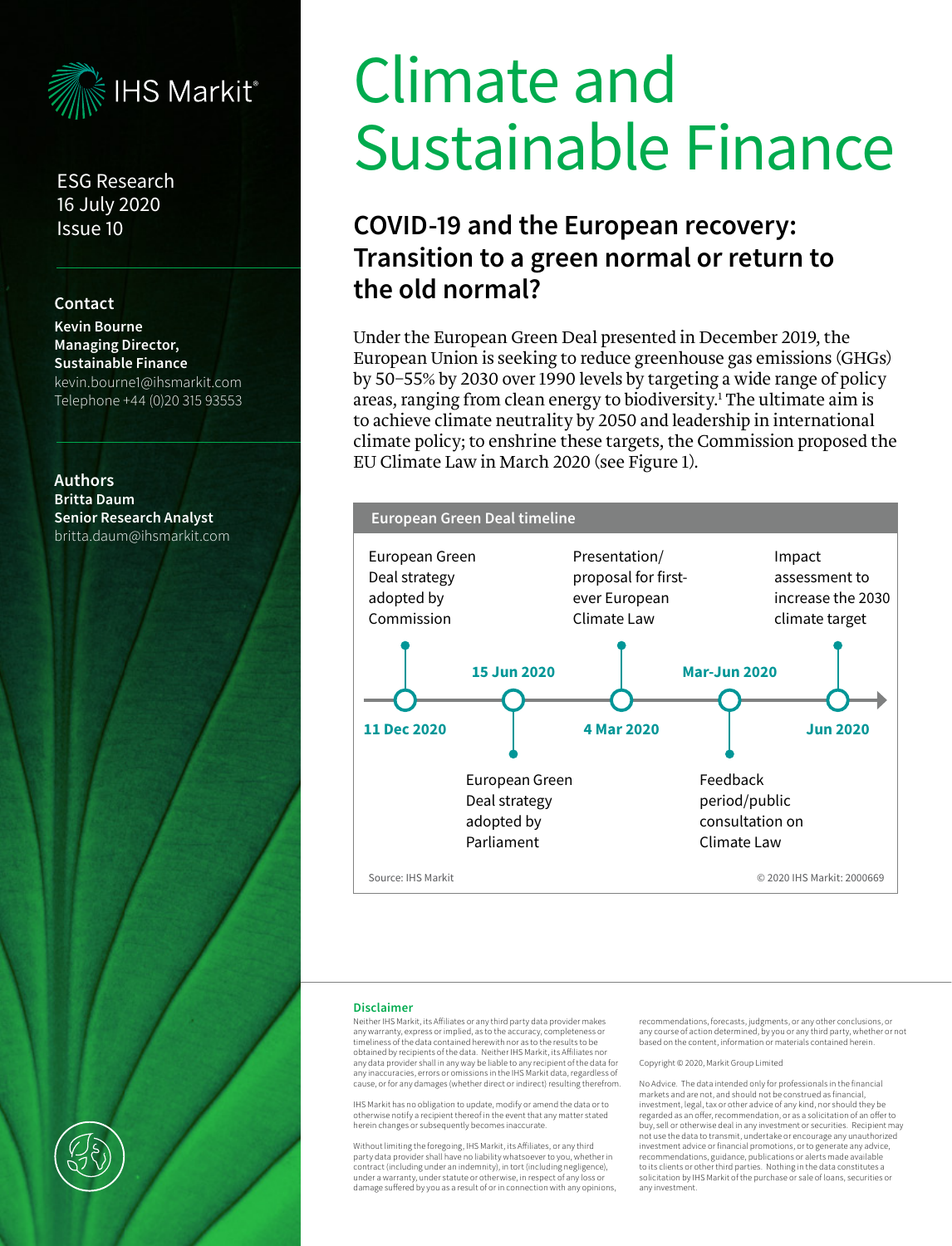Given that the road, rail, aviation, and maritime segments account for more than 25% of the bloc's total emissions, this represents both new opportunities and new challenges for the transport sector.1 All the more so as there are significant discrepancies or differences across the European Union with regard to implementation of EU transport policies, and also in view of the current coronavirus disease 2019 (COVID-19) crisis.

## Key implications

- The European Commission presented the European Green Deal in December 2019, followed by the European Union's first-ever climate law in March 2020.<sup>2</sup> In this context, the coronavirus disease 2019 (COVID-19) crisis represents both a threat and an opportunity for the energy transition; but no matter what the outcome, it is without a doubt an important test case for European climate policies.
- The current situation may jeopardize years of climate negotiations, or it may provide a window of opportunity for policymakers to pave the way to a sustainable economic recovery. So far, old patterns and alliances have been confirmed—those countries that were already supporters of green climate action prior to the crisis are pushing for a greener recovery, while those that are pushing back against green recovery were already climate skeptics.
- Moreover, the pandemic also reinforced existing trends; i.e., it accelerated climate action in climateconscious countries and slowed down climate action in less climate-conscious countries. However, dynamics may evolve, and those countries that seem to lag behind today may drive change tomorrow, depending on their individual economic recovery and societal change.
- At the civil society level, it comes down to one question: will societies take this crisis as an opportunity to loosen regulatory mandates, or will they pressure governments and the European Union to accelerate the transition toward sustainable mobility and clean energy?

## The impact of COVID-19 on the transport sector

While the ongoing COVID-19 crisis has once again highlighted the importance of transport and mobility— not only for the supply of medical or other essential goods, but also for our daily lives—it has also had an immense impact on oil product markets. Borders have been closed (both the EU external borders and that within the Schengen area) and travel restricted to the essential, employees have been sent to work from home, and consumerism and leisure activities moved online. As a result, and with the impact of the pandemic weighing heavily on demand for all fuels, be it fossil fuels or biofuels, oil products demand and thus related carbon dioxide (CO2) emissions have fallen rapidly (IHS Markit expects energy-related CO2 emissions to fall by 7% year on year in 2020).

The oil products demand fall in Europe is likely to reach 2.5 MMb/d for full-year 2020, with a 5.2 MMb/d drop forecast in the second quarter alone. Not all of this will be regained in 2021, with growth currently predicted at around 1.9 MMb/d.<sup>3</sup> We are thus not looking at a return to normal in Europe post crisis, but at a "new normal," with a similar long-term demand decline predicted, but starting from a base lower than before this crisis. By far, the hardest-hit oil products are jet fuel and gasoline, with the fragile aviation industry suffering from significant losses and depending on state bailouts in order to survive. Indeed, jet fuel, which used to be one of Europe's key growth products, will now struggle to regain volumes through 2020 and continue to be deeply impacted through 2021 by safety and health fears and by the economic fallout from COVID-19, with

2. ibid

<sup>1.</sup> For more information on the implications of the European Green Deal for the transport sector, please see the IHS Markit Insight [The European Green Deal: Deal or No](https://my.ihs.com/Connect?callingUrl=https%3a%2f%2fconnect.ihsmarkit.com%2fdocument%2fshow%2fphoenix%2f2747153)  [Deal? What's next and the impact of COVID-19 on European green policies.](https://my.ihs.com/Connect?callingUrl=https%3a%2f%2fconnect.ihsmarkit.com%2fdocument%2fshow%2fphoenix%2f2747153)

<sup>3.</sup> For more information on the impacts of COVID-19 on European oil product demand, please see the IHS Markit Insight [How sick is the market? Impact of COVID-19 on](https://my.ihs.com/Connect?callingUrl=https%3a%2f%2fconnect.ihsmarkit.com%2fDocument%2fShow%2fphoenix%2f2734867)  [European oil product demand.](https://my.ihs.com/Connect?callingUrl=https%3a%2f%2fconnect.ihsmarkit.com%2fDocument%2fShow%2fphoenix%2f2734867)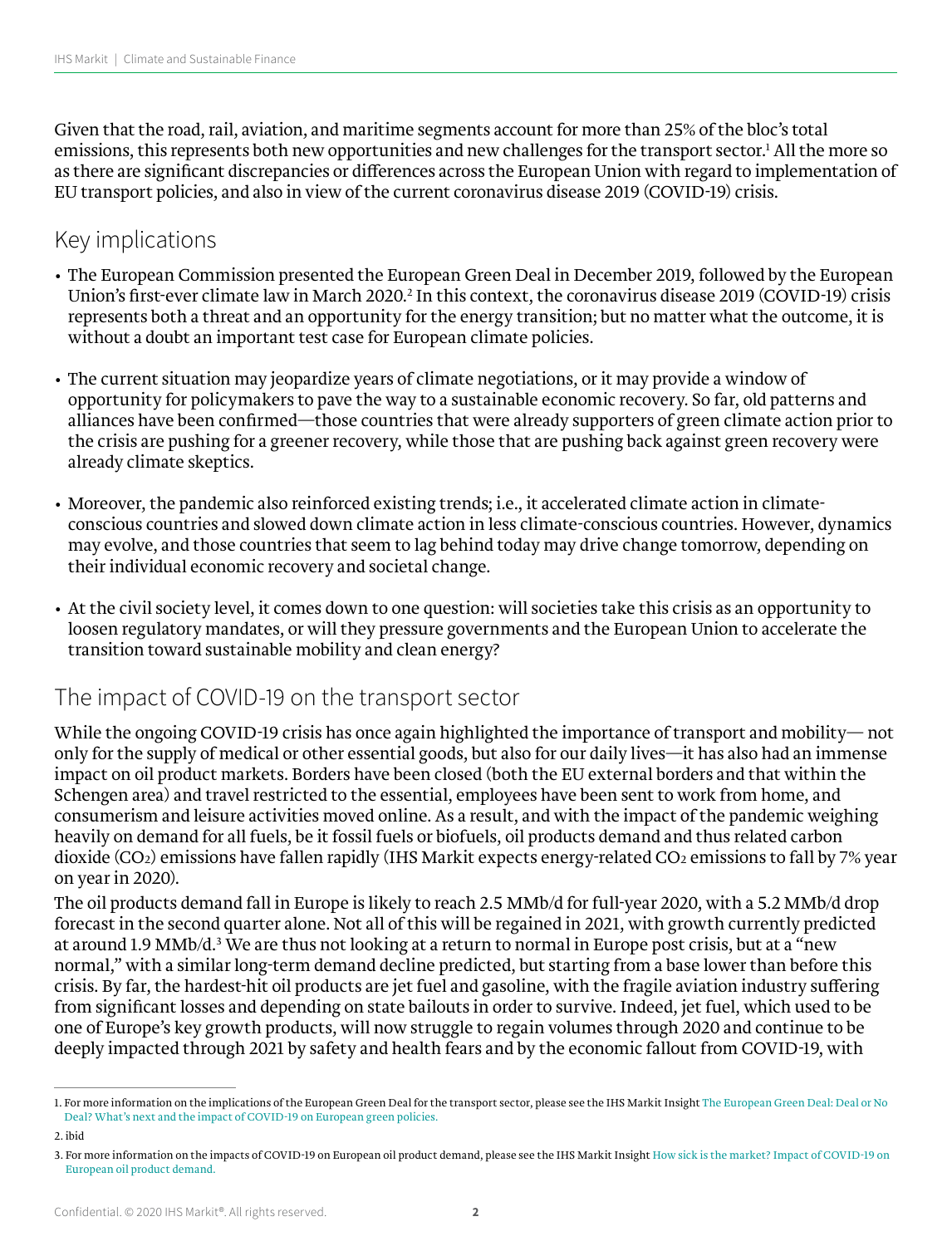demand only expected to return to 2019 levels in 2025. Gasoline, another growth product, will come closer to 2019 levels by 2021, but in the meantime has been hit hard by movement restrictions— with indications that demand will fall by around 70% in April 2020. By contrast, diesel/gasoil demand will hold up better in the road sector, as trucking to transport essential goods supported the diesel market during lockdowns—a trend set to continue even when shops reopen owing to lingering fear of exposure to the virus in public places. However, this temporary uptake will not be able to make up for the structural decline in diesel/gasoil consumption.

## **Implications on transport policies**

The automotive and aviation sectors have been among the hardest hit by the COVID-19 pandemic, as factories shut down, aircraft were grounded, and unemployment shot up.<sup>4</sup> Against this background, the COVID-19 crisis represents both a threat and an opportunity for the energy transition, calling into question business-as-usual economic models of the past and potentially revolutionizing the way we work and travel (see Table 1).

#### Table 1

| COVID-19: Threat to or opportunity for the European Green Deal? |                                                                                                                                                                                                                                                                                                                           |                                                                                                                                                                                                                                                                                                                                                                        |
|-----------------------------------------------------------------|---------------------------------------------------------------------------------------------------------------------------------------------------------------------------------------------------------------------------------------------------------------------------------------------------------------------------|------------------------------------------------------------------------------------------------------------------------------------------------------------------------------------------------------------------------------------------------------------------------------------------------------------------------------------------------------------------------|
|                                                                 | <b>Threat</b>                                                                                                                                                                                                                                                                                                             | <b>Opportunity</b>                                                                                                                                                                                                                                                                                                                                                     |
| Overall<br>sentiment                                            | • "We have more important things to deal with"                                                                                                                                                                                                                                                                            | • "Now is the time to hit the reset button"                                                                                                                                                                                                                                                                                                                            |
| <b>State level</b>                                              | • Reduced political leeway (public spending etc.)<br>• Shifting priorities (toward healthcare sector,<br>employment and wider economic stimulus, etc.)<br>· Shifting political tone (populism, etc.) and<br>protectionism                                                                                                 | • Green recovery<br>• Channeling state aid into green investments<br>· Tying bailouts to specific green targets, etc.                                                                                                                                                                                                                                                  |
| Economic                                                        | Oil industry:                                                                                                                                                                                                                                                                                                             | Oil industry:                                                                                                                                                                                                                                                                                                                                                          |
| level                                                           | • Government bailouts support producers and<br>refiners, but overcapacity remains<br>• Driving/flying incentives support (fossil) fuels demand<br>• Delays in rollout of more stringent emissions and fuel<br>efficiency standards support (fossil) fuels demand<br>(but this is partly offset by lower purchasing power) | • Internal combustion engine (ICE) car sales decline;<br>replacement by electric vehicles and hybrids dent<br>gasoline and road diesel demand<br>• Lower demand ultimately pressures oil production<br>and refinery utilization<br>• Air travel decrease<br>• Opportunity for refiners to accelerate future-proofing<br>of strategic assets, rationalize weaker plants |
|                                                                 | Other sectors:                                                                                                                                                                                                                                                                                                            | Other sectors:                                                                                                                                                                                                                                                                                                                                                         |
|                                                                 | • Growth in unemployment<br>• Further increase in trade and other disputes<br>• Fall in purchasing power<br>• Deteriorated cash position of large corporates<br>weighs on ability to prioritize green investment                                                                                                          | • Workforce converted to green economy<br>$\bullet$ Lower consumerism<br>• Relocalization of production (versus long haul trade)<br>• Change in working models (increased digital<br>substitution; e.g., working from home, video-<br>conferencing etc.)                                                                                                               |
| Individual                                                      | Change in mobility behavior and preferences:                                                                                                                                                                                                                                                                              | Change in mobility behavior and preferences:                                                                                                                                                                                                                                                                                                                           |
| level                                                           | • Increased preference for personal car versus car-<br>sharing and public transport                                                                                                                                                                                                                                       | • Increased appetite for walking and cycling schemes,<br>combined with shorter commuting miles                                                                                                                                                                                                                                                                         |
|                                                                 | Change in travel preferences:                                                                                                                                                                                                                                                                                             | Change in travel preferences:                                                                                                                                                                                                                                                                                                                                          |
|                                                                 | · Increase in domestic and international travel (due<br>to desire to "make up for lost time" and strike<br>discounts from airlines and hotels desperate to<br>make their comeback)                                                                                                                                        | • Increased preference for local over international<br>travel and for rail over air transport (partially offset<br>by more discretionary driving to replace flights)<br>Further upswing in environmental activism.                                                                                                                                                     |
|                                                                 | Lower interest in environmental activism.                                                                                                                                                                                                                                                                                 |                                                                                                                                                                                                                                                                                                                                                                        |

4. The cruise ship and rail industries have also been hit hard by the COVID-19 pandemic.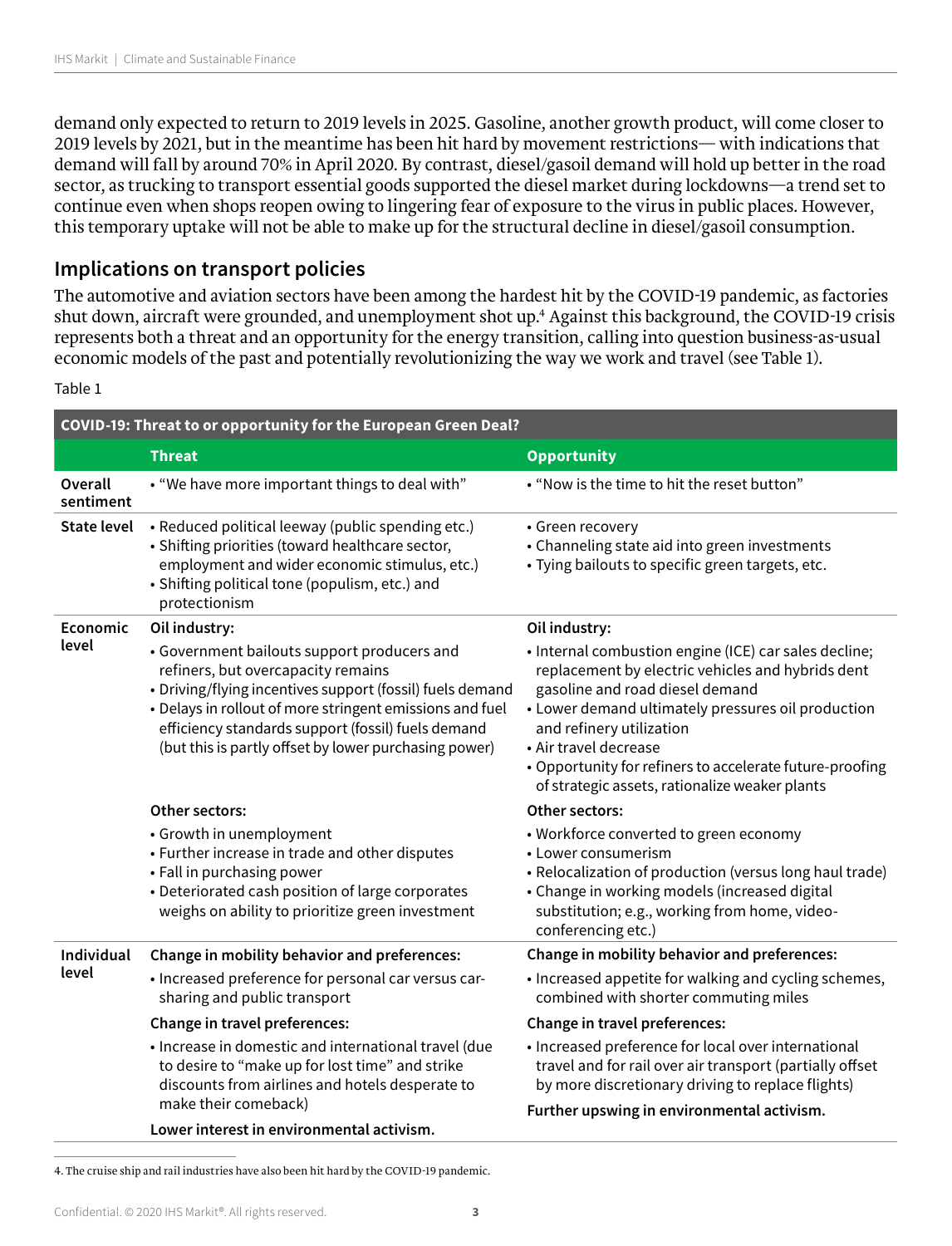For example, to better facilitate social distancing, several cities have created new pedestrian/cycle paths, which although temporary, could encourage further development of more permanent car-free spaces and also the greening of transport in general. This, in turn, could throw up a divide between cities and countries that will seek to maximize the environmentally friendly possibilities in city transformation, and others that will not. It could also result in or highlight some city authority–versus–national government conflicts (like with the German diesel bans) and could also bring to light some incoherencies in policies—such as supporting the automotive industry with bailouts while simultaneously making policies to reduce space for cars. As for the aviation sector, state-imposed changes may include economic/ecological conditionality or tax reforms (especially in the context of airline bailouts). Indeed, although various air carriers have called for a suspension of plans to overhaul flight taxes in view of the COVID-19 outbreak, ending national kerosene tax exemptions could generate huge revenues and thus help to relieve the strain on national budgets. This, in turn, would make flying more expensive.

Although in this context it is hard to speak with certainty about the recovery, going forward the automotive and aviation industries could undergo massive transformations. For example, at the economic and individual levels, business travel may be replaced by videoconferencing and people may either avoid commuting or opt for more individual modes of travel like cars or bikes; this may result in less rail and air travel. At the same time, domestic travel may recover before international travel, a scenario that could lead to an increase in both road and rail travel. However, no matter what the outcome, it is certain that travelling in the post-COVID-19 era will be different, involving, for example, longer immigration queues, testing at borders, limited seats, suspended beverage and snack services, and reduced traditional human interaction.

## Regional responses to the green recovery

During the COVID-19 pandemic, the European Union—the European Commission in particular—has tried persistently to not lose sight of the other, potentially much more devastating crisis the world is facing: the climate /ecological crisis. Since both crises are closely tied to one another and require global responses and long-term thinking, the idea spread to put the Green Deal at the center of the European Union's economic recovery and to rebuild European societies on a green foundation. In this light, the European Commission's recovery plan—which was released on 27 May and proposes a new €750 billion recovery instrument called "Next Generation EU"—foresees, among other things, increasing climate spending from the current 20% to 25% for the 2021–27 EU budget (the total budget is €1.1 trillion). With regard to the transport sector, the focus is on furthering clean mobility, and to this end the plan includes, among other things, greater investments in rail travel, electric car recharging infrastructure, and urban mobility programs (see Figure 2).

Backed by various environmental organizations and civil society,<sup>5</sup> the European Parliament, which in November 2019 declared a climate emergency in Europe, has been urging for the upcoming seven-year budget to be aligned with the provisions of the Green Deal. In this context, a number of EU countries, including Austria, Denmark, Finland, France, Germany, Greece, Ireland, Italy, Latvia, Luxembourg, Malta, the Netherlands, Portugal, Slovakia, Slovenia, Spain, and Sweden (see Figure 3), as well as various business and industry leaders such as the CEOs of insurance company AXA, the BNP Paribas bank, energy supplier E.ON, and consumer goods producer Unilever, have joined forces under the Green Recovery Alliance to accelerate the energy transition post COVID-19.<sup>6</sup> Likewise, the CEOs of the Oil and Gas Climate Initiative have reiterated their commitment to accelerating the transition to a low-carbon future in an open letter.

<sup>5.</sup> More than 100 environmental non-governmental organizations (NGOs) and 1 million citizens have called for a green recovery in the context of the so-called Green 10 coalition, a coalition of 10 of the largest environmental organizations and networks in Europe.

<sup>6.</sup> The Green Recovery Alliance is a group of executives from EU politicians, companies, and industry bodies aiming to drive a sustainable recovery. It was established by Member of the European Parliament (MEP) Pascal Canfi.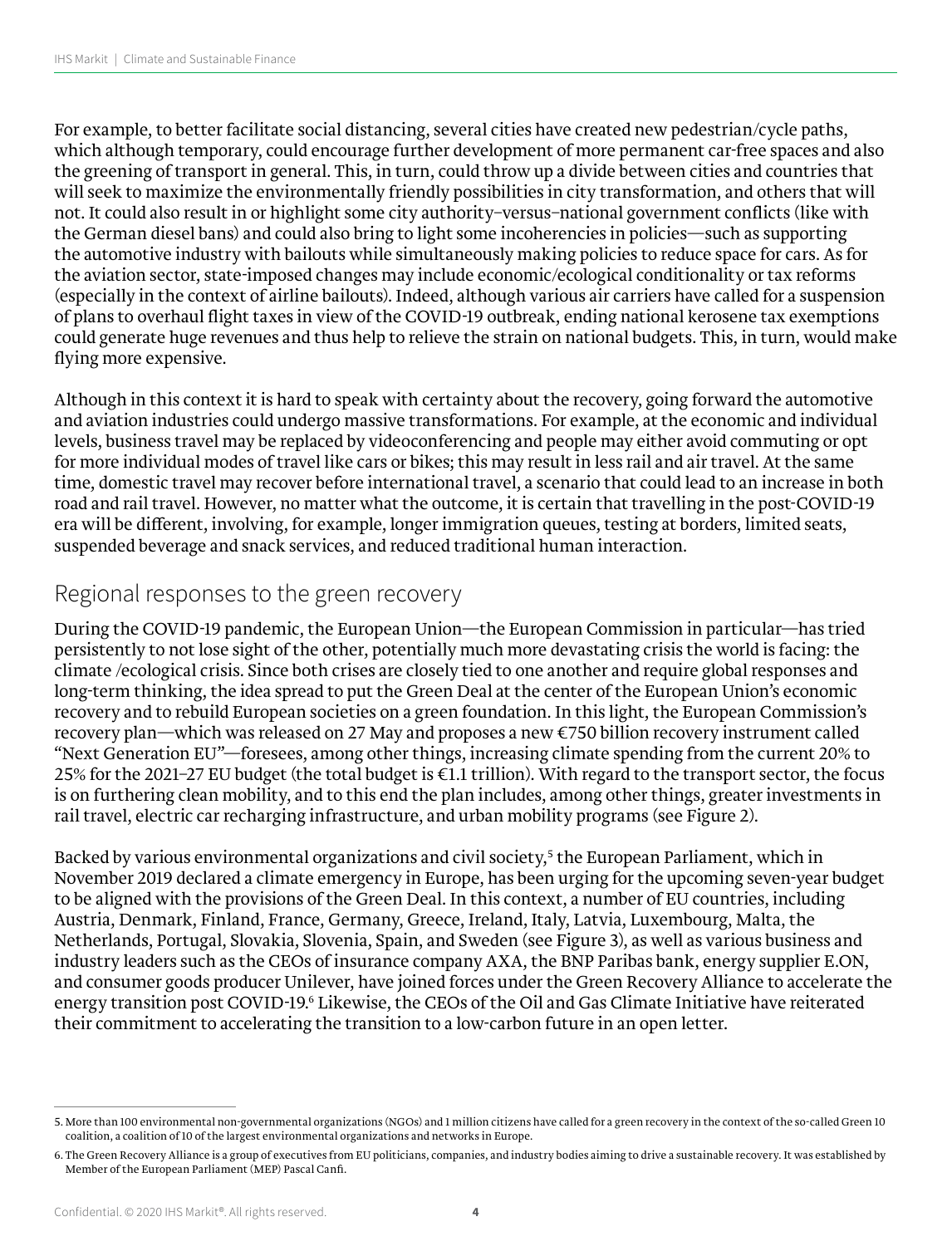#### Figure 2

| <b>Future</b><br><b>Economy</b><br><b>Solvency Support Instrument</b><br>New Health Programme                                                                                                                                                                   |
|-----------------------------------------------------------------------------------------------------------------------------------------------------------------------------------------------------------------------------------------------------------------|
|                                                                                                                                                                                                                                                                 |
| • Prioritization of green investments                                                                                                                                                                                                                           |
| Reinforce rescEU reserve                                                                                                                                                                                                                                        |
| <b>Strategic Investment Facility</b><br>Reinforce programs for research,<br>• Investments in renewable and<br>innovation, and external action<br>energy storage technologies, clean<br>hydrogen, batteries, carbon capture                                      |
| and storage, and sustainable                                                                                                                                                                                                                                    |
| Strengthen InvestEU program<br>• Acceleration of production and<br>deployment of sustainable vehicles<br>and vessels and alternative fuels<br>• Installation of 1 million charging<br>points, clean fleet renewals, and<br>sustainable transport infrastructure |
|                                                                                                                                                                                                                                                                 |

#### Figure 3

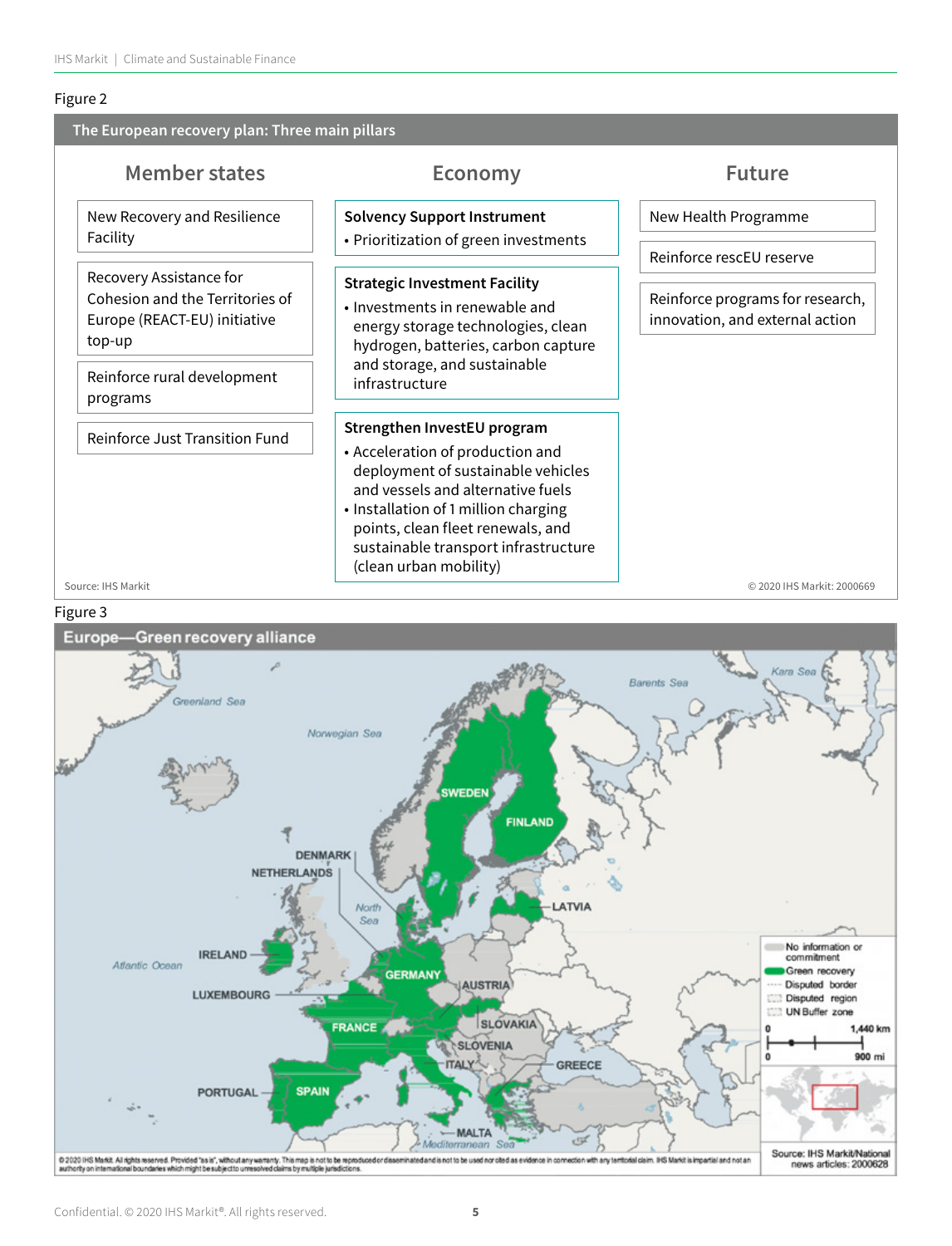#### Figure 4



However, at the same time, voices, particularly from Eastern Europe, have become loud that the COVID-19 crisis reduces political leeway and state budgets, and will thus have to lead to a reevaluation of climate priorities. In general, countries that maintain their support for the Green Deal were already supporters

of European green climate action prior to the COVID-19 crisis, whereas those that are now pushing back against an environmental focus in recovery policies were already less committed to the green deal before (see Figure 3 and 4).

## **Northwest Europe**

#### **France: Concrete steps toward green recovery taken, bailouts linked to measurable climate action**

Despite being severely hit by the COVID-19 crisis, France, which had already been at the forefront of initiatives aimed at containing fossil fuel growth prior to the crisis, was also one of the first countries to reiterate its climate commitments, reflected primarily by the fact that it submitted its National Energy and Climate Plan (NECP) in March and is pushing for a European CO₂ border tax.7 Likewise, Paris, one of the cities hit the hardest by the virus, joined the list of EU capitals asking for the Green Deal to be the centerpiece of the economic recovery.

<sup>7.</sup> The National Energy and Climate Plans (NECPs), which cover the 2021–30 period, are part of the Paris Agreement and the framework for member states to outline their climate and energy goals and policies. In fact, as part of a 2018 EU governance regulation aimed at coordinating national climate policies, the member states were required to submit their final plans to the Commission by the end of 2019.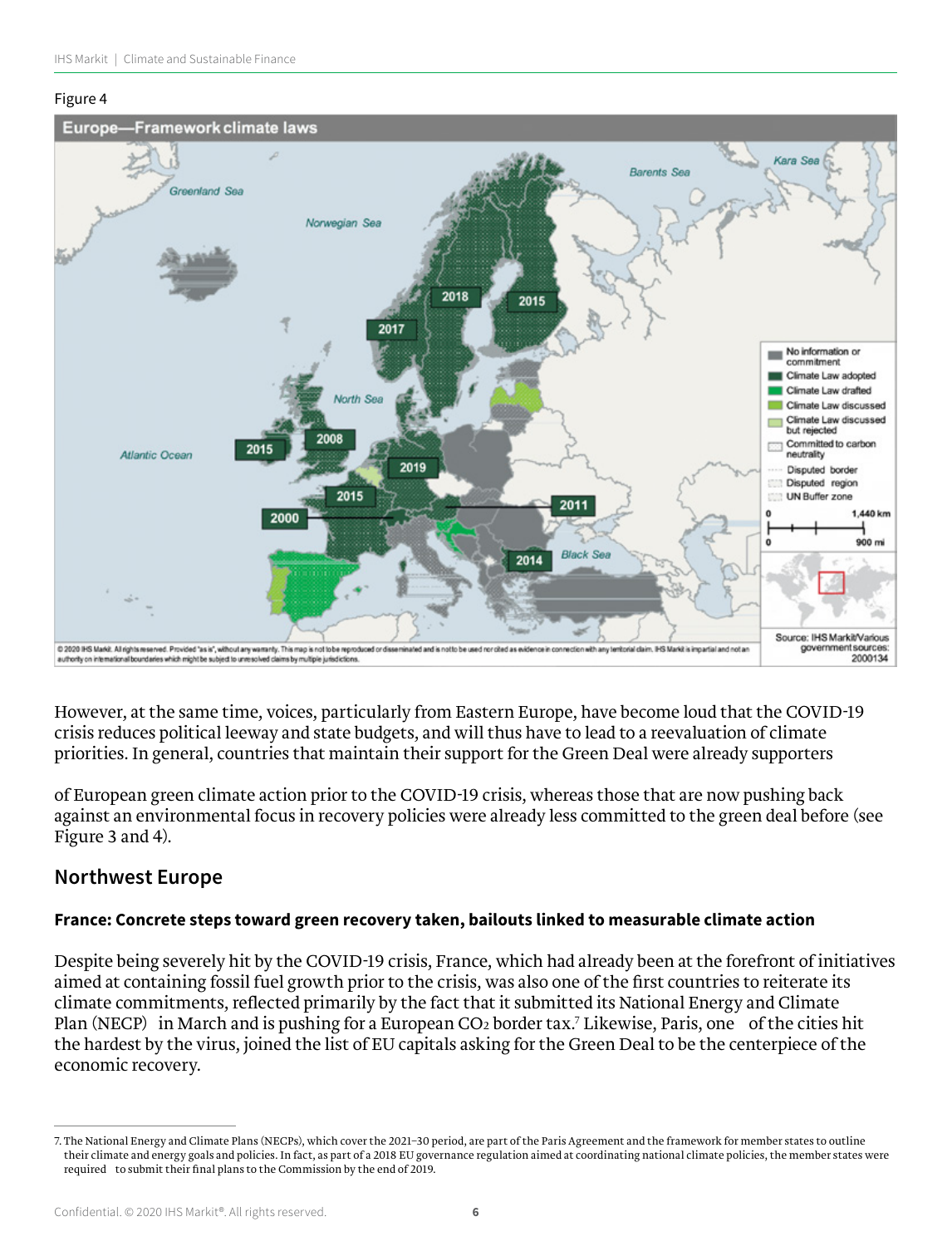

Aiming to accelerate the environmental transition in the automotive sector, and in the context of an aid package for its national car industry, the French government is also planning the introduction of subsidies for low- or zero-emissions vehicles (€2,000 for hybrid cars, €7,000 for purely electric cars). Similarly, it announced that it would tie any state aid to the aviation sector and Air France's parent company Air France-KLM (which had called for a delay in policies designed to reduce emissions) to ecological conditions, including the reduction of CO₂ emissions by 50% by 2024 for internal flights, the renewal of fleets, and the use of biofuels.

Although taxing aviation fuel is another possible measure that is increasingly being discussed (not only in France but globally), France—which had introduced an ecotax on flights at the beginning of 2020 (in order to support its national rail system)—has currently paused its implementation. Going forward, inner political considerations are likely to play a role here: in 2018, French President Emmanuel Macron's fuel tax reforms led to an unprecedented protest movement (the "Gilets Jaunes" or yellow vests movement) that spread across the entire country, and the fact that aviation was exempt from these reforms and continues to enjoy the lowest tax rates, may, in view of the current situation, increasingly become difficult to justify politically. In general, ending aviation fuel tax exemptions, particularly for international flights, is not an easy endeavor owing to various regulatory constraints.<sup>8</sup>

#### **Germany: Growing support for green recovery, but coherent and specific decisions not taken yet**

Germany, which has been less severely hit by the COVID-19 pandemic than its Western European neighbor (at least in terms of number of severe cases), has on various occasions reconfirmed its climate commitments; for example, it has welcomed the more stringent 55% GHG target of the Green Deal and is part of the Green Recovery Alliance. Like Paris, Berlin joined the list of EU capitals asking for the Green Deal to be the centerpiece of the economic recovery and various German industry groups such as ThyssenKrupp, Bayer, and Allianz have called for any COVID-19-related state funding to be linked to environmental conditions.

<sup>8.</sup> The Convention on International Civil Aviation, signed in 1944, prohibits taxation of any jet fuel currently onboard an aircraft when it lands in another country.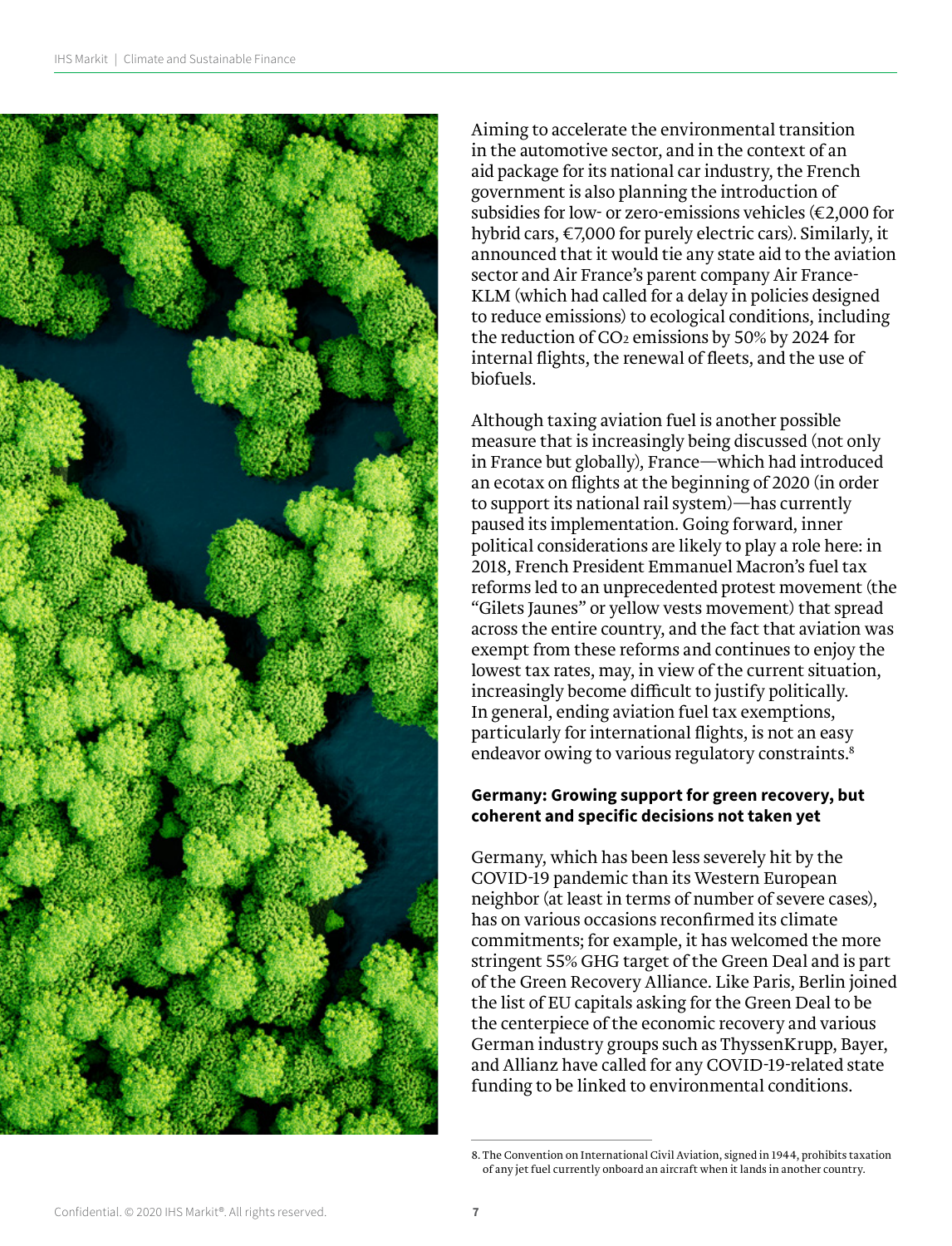Other commitments include CO2 pricing (on 20 May, the German Parliament agreed on a higher starting price of €25 per metric ton of CO2 as of 2021), $^9$  €1 billion shipping funding (fleet renewal, shipping innovation etc.), and cash incentives for electric cars or the investment in sustainable energy technology (notably hydrogen). In the same line, the German automotive industry has remained committed to meeting EU-wide CO2 reduction targets throughout the COVID-19 crisis (contrary to its European lobby group). Nonetheless, and unlike in previous crises, the government has so far been hesitant to concede any specific privileges to the sector. One reason for this is the general lack of trust in the sector since the diesel emissions scandal broke in 2015.

On the other hand, Germany has missed an opportunity to already introduce a carbon price in 2020 and only delivered its National Energy and Climate Plan (NECP) in June 2020. Moreover, the planned bailout of Lufthansa, paradoxically, does not seem to be conditional on measurable climate action, with Germany's environment minister promising that only the next phase of the recovery would be green. Therefore, whether Germany will actually be able to spearhead the green recovery post-COVID-19, and lead by example, remains to be seen. The country will get the opportunity to prove itself in the context of its EU presidency starting in July.

#### **United Kingdom: Commitment to carbon neutrality reiterated, post-COVID-19 focus on road and aviation sectors**

The United Kingdom is not only Europe's worst-hit country in terms of COVID-19-related deaths, its oil and gas industry is also suffering from the current low oil prices; consequently, politicians are caught between economic and environmental concerns when making decisions on recovery. Nonetheless, Prime Minister Boris Johnson has reiterated his country's pre-pandemic commitment to the energy transition and goal of carbon neutrality by 2050, the context under which he confirmed plans to prioritize investments in low- and zerocarbon vehicles and low carbon infrastructure. In the same line, Johnson declared that the aviation industry must lower its CO2 emissions, under any circumstances. In this context, various deputies from six different parties, including the Conservatives and Liberal Democrats, have been calling for a conditional rescue for the sector. However, at the same time, around 53 companies, including various carmakers (Honda, Nissan, Rolls-Royce, and Toyota) and airlines (British Airways, EasyJet, Wizz Air, and Ryanair), have benefited from the government's (unconditional) economic rescue plan: the Bank of England's Covid Corporate Financing Facility. So far, these companies have borrowed more than £16 billion from the scheme. In general, and with the UK economy suffering among the worst damage from COVID-19, the UK green recovery is increasingly under pressure.

#### **Northern Europe: Green recovery backed by politicians and industry leaders**

Despite differences in their regional COVID-19 crisis management (Norway and Denmark took rather drastic steps at an early stage), the northern European countries have overall been less hit by COVID-19- related deaths and have had less strict lockdowns than other regions, such as Southern Europe. However, their economies have still been affected, and they have been among those promoting a green recovery; Denmark, Finland, the Netherlands and Sweden are all part of the Green Recovery Alliance. This is not surprising as these countries had already been pioneering climate change legislation prior to the crisis and are strong supporters of the Green Deal.

For example, as one of the climate-related responses to the COVID-19 crisis, the Norwegian Parliament has suggested greater investments in CO2 capture and storage and offshore wind and in green shipping, while industry leaders such as the CEOs of Volvo Group, Swedbank, IKEA, H&M, and Lego have called for a transformation of the global economy. With regard to the Netherlands, the country was, together with France, one of few urging the European Union to introduce a Europe-wide tax on jet fuel. Although the fate of this tax remains uncertain in view of the current situation, the Dutch government has also proposed taxing international plane tickets as of 2021, and unlike the French government, has confirmed its plans to go ahead

<sup>9.</sup> The initial plan was to price CO2 at €10 per metric ton as of 2021. This entry price level was broadly criticized for being too low.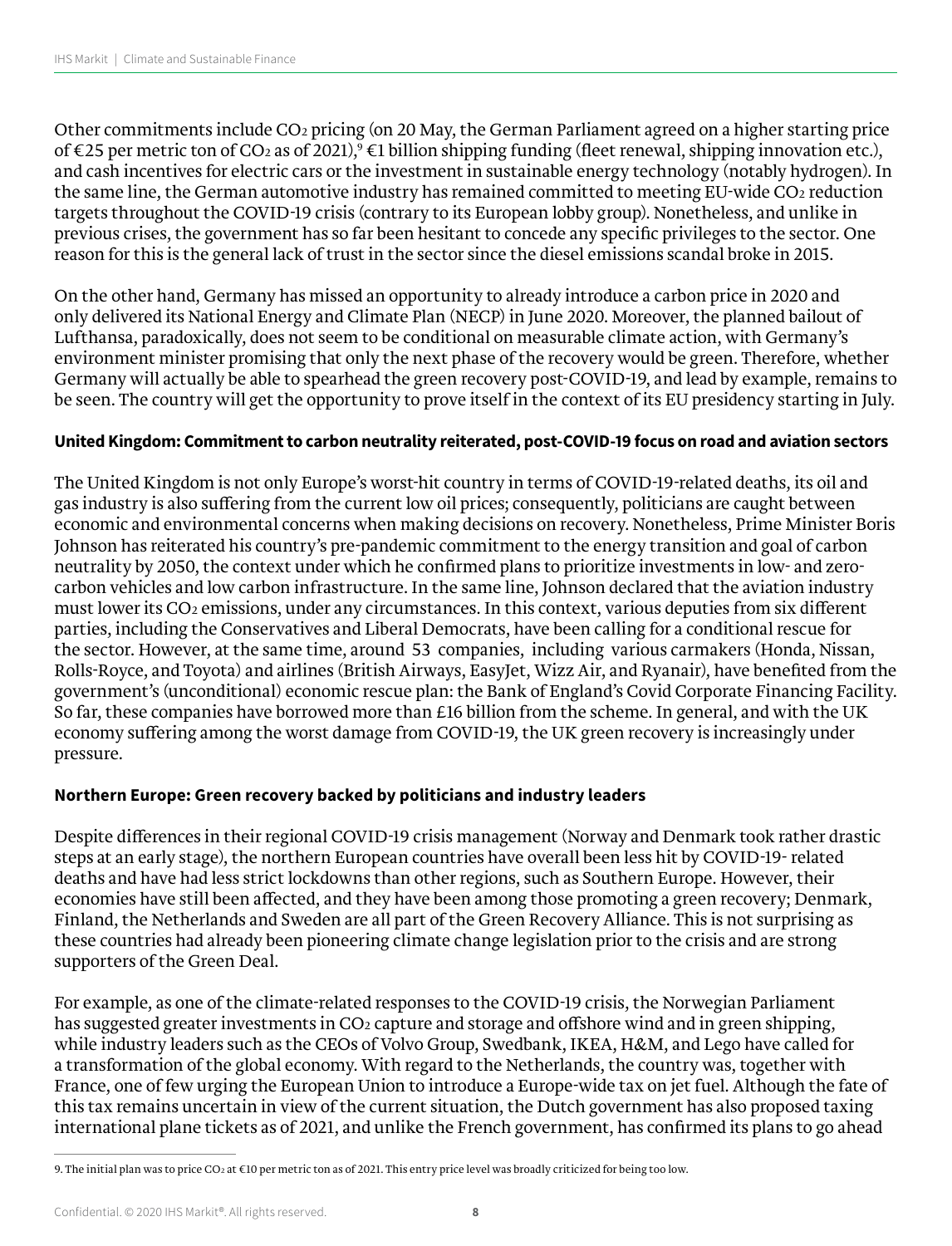

with the new tax of €7 per passenger, which will apply to all flights. Furthermore, it is now seeking to link the Air France-KLM bailout with sustainable development commitments.

#### **Southern Europe: Green recovery envisaged**

Southern European countries, Spain and Italy in particular, have been very badly affected by the COVID-19 pandemic. Prior to the outbreak, they had regularly urged the European Union to take faster climate actions and to work toward the implementation of the Green Deal. This trend toward more or reinforced environmental policies has not changed over the course of the crisis, although it remains to be seen how exactly EU funds and non-EU financial support may be provided. For example, Italy, Portugal, and Spain have all joined the Green Recovery Alliance, with Spain being in favor of more stringent emissions reduction targets for 2030 and calling for, among other things, greater investments in sustainable mobility. Likewise, and to reduce future air pollution, major Italian cities such as Milan are planning the construction of new cycle routes and larger pavements for pedestrians. Portugal is looking into the construction of a new hydrogen plant, whereas Greece is seeking to modernize its environmental legislation. Although investments in renewables will be facilitated, restrictions on oil and gas exploration in protected areas will be eased as well.

#### **Eastern Europe: Climate action may be slowed down over economic fears**

In view of the COVID-19 crisis, the eastern European countries, particularly Poland and the Czech Republic, have turned out to be the most skeptical about green recovery and consequently have not joined the Green Recovery Alliance (unlike Slovakia and Slovenia). This is not surprising, as these countries often drag their feet on European green policies and already prior to the crisis were not as committed to the Green Deal as other countries. For example, in mid-March, Poland and the Czech Republic suggested delaying the European Green Deal, with Poland even voicing its wish to be excluded from the Emissions Trading System (ETS) in order to free up resources for combating COVID-19.

However, although Poland is concerned about not having sufficient means to tackle COVID-19, it does not mean that the country is against the green recovery in general. On the contrary, the country has already declared energy efficiency and the promotion of low- and zero-emission transport (both in the road and rail segments) as key investment areas for the post-pandemic recovery. The fact that its coal mining sector has been hit hard, with various mines facing temporary closure to contain the COVID-19 virus, may in theory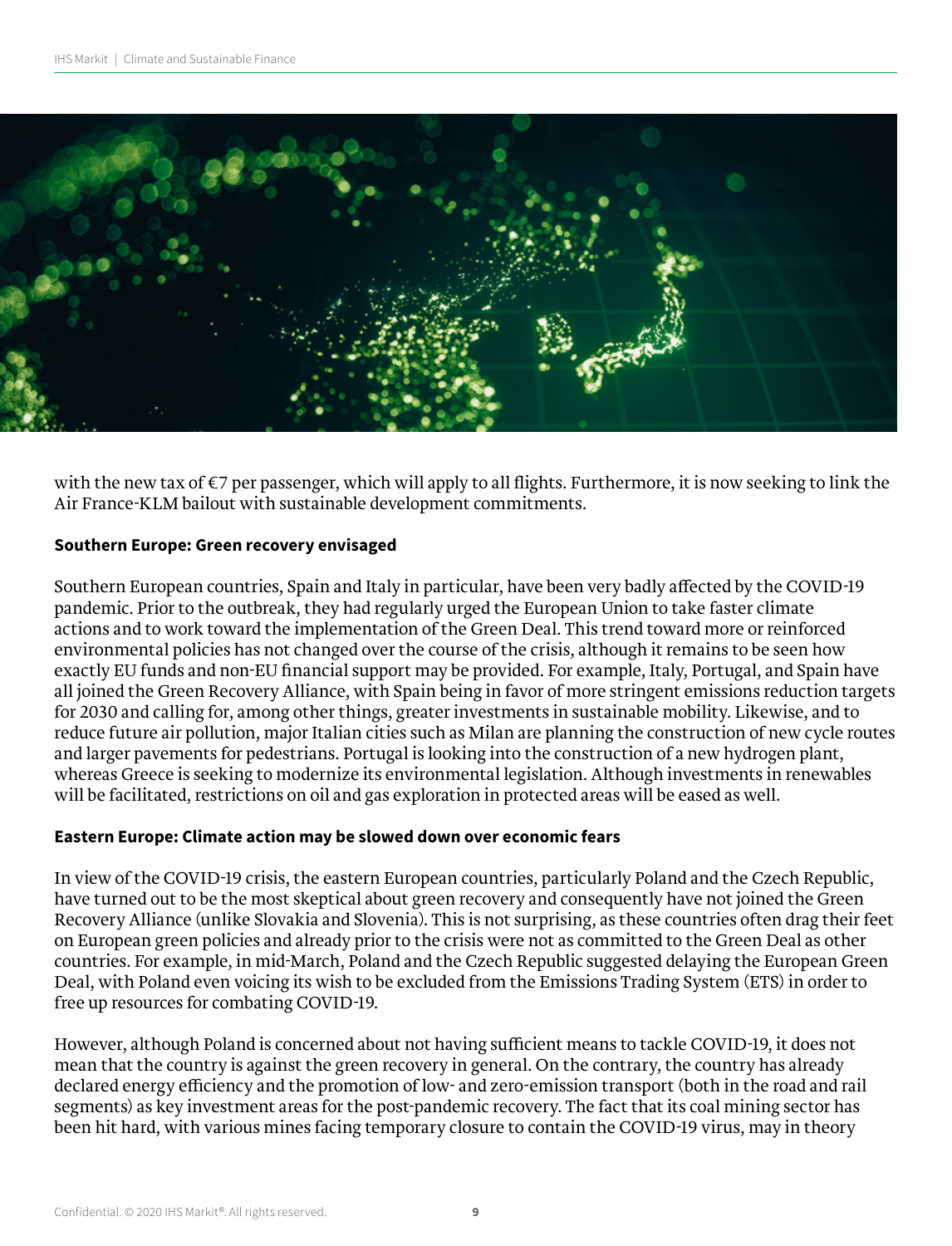create an opportunity for greater environmental content and the energy transition.10 However, Poland draws around 80% of its electricity from coal, and with thousands of jobs depending on the revenues generated by coal mining, exiting the fossil fuel economy would not only signify a massive transformation for the Polish energy sector, but also come at high social costs, making it unlikely that it will happen rapidly.

## Pandemic confirms old patterns and alliances and reinforces existing trends

The COVID-19 pandemic will have long-lasting effects on fuel demand and the transport sector and has once more revealed sharp divisions across Europe; and this despite the European Union's self-set ambition to "speak with one voice" and "act as a whole," suggesting a disconnect between EU rhetoric and targets and political realities on the ground. Two camps have emerged: societies that take this crisis as an opportunity to soften or cancel regulatory mandates, and those that are taking it as an opportunity to accelerate the transition toward sustainable mobility.

So far, the crisis seems to have only confirmed old patterns and alliances: those who prior to the outbreak were in favor of the energy transition and climate neutrality are now those attempting a greening of their economies. Likewise, those who previously were skeptical now argue to prioritize economic recovery over a more ambitious environmental agenda—a move that in the worst case may lead to a temporary slowdown in European climate action. So, nothing new under the sun? Not necessarily, because what also shines through in this crisis is that some of the established climate supporters are currently accelerating their activities (see France), giving reason to believe that one important lesson has been learnt from the COVID-19 crisis; i.e., that early action is essential. Moreover, dynamics may evolve, and those countries that today seem to lag behind (like Poland) may be the ones that drive change tomorrow, depending on various factors such as their individual economic recoveries or societal change, and vice versa.

Further, the crisis also seems to have reinforced existing mobility and fuel trends. Vehicles (internal combustion engine cars) and fuels (fossil fuels) that prior to the outbreak were already in decline are now those that are expected to have peaked in 2019 and whose futures are in doubt. In the same vein, those fuels that were trending upward before, now seem to be the likely winners of the crisis; in terms of legislation, it appears electric vehicles and hydrogen vehicles will be coming out particularly favorably in a post-COVID-19 world. Indeed, while there looks to be renewed emphasis on these fuels, biofuels, by contrast, have not been with only the French support package to Air France calling on an increased use of sustainable aviation fuels. However, due to their firm establishment in the European legislative framework (Renewable Energy Directive), it is unlikely for them not to play a role in the wider green recovery, in particular when it comes to the aviation sector where biofuels are the only viable low-carbon option.

<sup>10.</sup> At the end of May 2020, Poland's environmental authorities postponed a decision on new lignite mining concessions for the country's Belchatow power station. Similarly, financing of Poland's new coal-fired power station Ostroleka C has been temporarily suspended, owing to various regulatory changes at the EU level, including that related to the Green Deal.